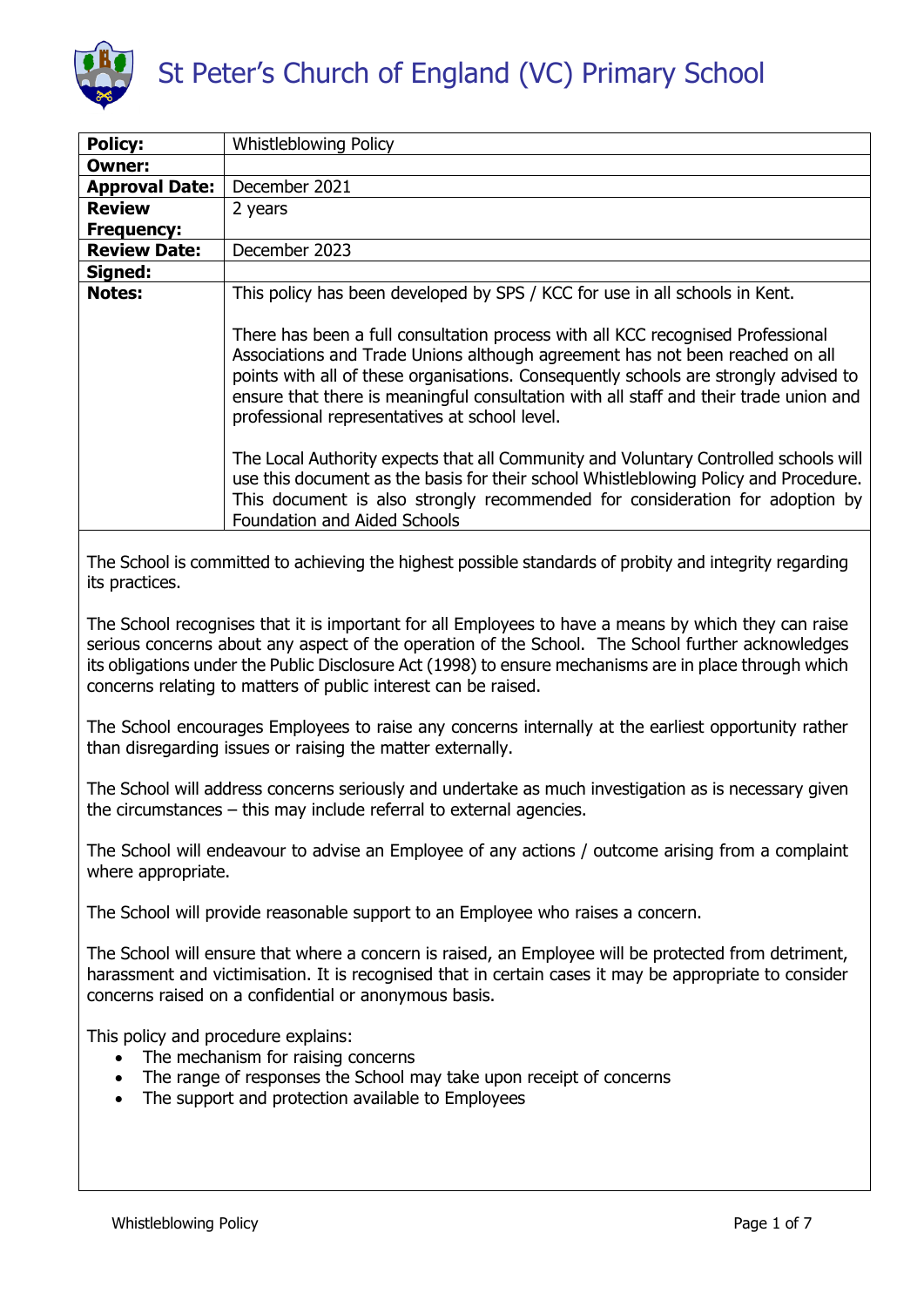

# **Scope**

This Policy and Procedure applies to all employees of St Peter's Primary School. (This policy also applies to agency workers, volunteers, contractors and others working on School premises).

Public Concern at Work defines whistleblowing as: 'The raising of a concern either within the work place or externally, about a danger, risk, malpractice or wrong doing which affects others.'

The Whistle Blowing Procedure provides a means for Employees to raise concerns about conduct or situations which they believe are inappropriate. Concerns may include, but are not limited to:

- Conduct which is, has been or is likely to be an offence or breach of law
- Conduct that has occurred, is occurring or is likely to occur as a result of which the School fails to comply with a legal obligation
- Acts or potential acts of fraud / corruption or the misuse of public funds / resources
- Miscarriages of justice
- Past, current or likely health and safety risks
- Concerns about any aspect of service provision
- Concerns of a safeguarding / child protection nature
- Unethical or unprofessional conduct that causes concern
- The deliberate concealment of information relating to concerns listed above

Concerns relating to an individual's own employment should be raised through the School's grievance and harassment procedures.

Employees may raise concerns about the practice of anyone who works for or on behalf the School including:

- All Employees
- Governors
- Volunteers
- Contractors

Concerns that Employees have may be raised individually or collectively. If collective concerns are raised staff should be prepared to give their own account during any investigation, should this be required. There is no time limit for raising a concern – however Employees are encouraged to do so at the earliest opportunity since it may be difficult to address a matter if a significant time has elapsed.

# **Responsibilities of the School**

- To foster a culture where Employees can feel confident in raising concerns
- To ensure concerns are fully considered, investigated as necessary and action taken as appropriate
- To ensure that Employees raising concerns receive feedback on any action taken where appropriate
- To make employees aware how they can take matters further if they are not satisfied
- To reassure Employees that they will be protected against detriment and reprisal should they raise a concern

# **Responsibilities of the Employee**

- To raise concerns only where there is a reasonable suspicion for doing so
- Not to knowingly raise a false allegation with malicious or vexatious intent
- To engage with internal / external actions to address any concerns by attending meetings and / or participating in any investigation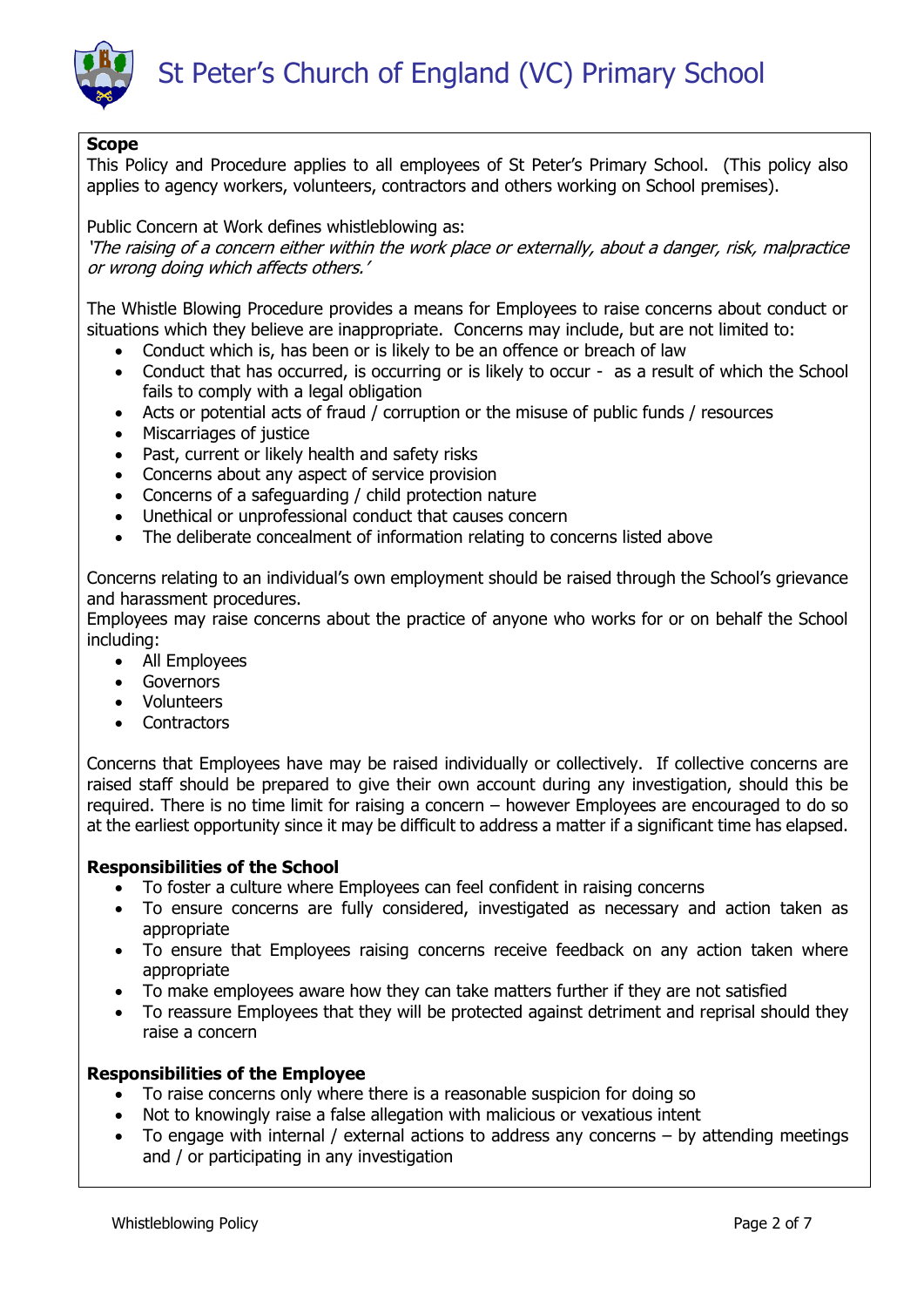



## **Trade Union Representation**

Employees may wish to consult and seek guidance from their Trade Union representative before making a disclosure under this procedure

Employees may be accompanied to any meeting by a trade union representative or workplace colleague who is not involved in the area of work to which the concern relates.

## **Responsible Officer and Monitoring of Complaints**

The Governing Body has overall responsibility for the maintenance and operation of this policy and procedure.

The Headteacher will ensure the effective implementation of the whistle blowing arrangements, providing training as appropriate, and undertake an annual audit of the whistle blowing arrangements, reporting the outcome to the Full Governing Body.

The Headteacher will consider:

- The number and types of concerns raised and the outcomes of the investigations.
- Feedback from individuals who have used the arrangements
- Any complaints of victimisation
- Any complaints of failures to maintain confidentiality
- Any relevant litigation
- The level of staff awareness, trust and confidence in the arrangements

Any reporting will not identify the parties to the complaint.

#### **Raising a Concern**

Wherever possible employees should initially raise concerns openly with their line manager or the Headteacher / Principal.

In instances of serious concern or where the complaint involves the line manager or Headteacher / Principal complaints may be raised with the Chair of Governors

Should the Headteacher / Principal have concerns – these should be raised with the Chair of Governors in the first instance.

Please refer to Appendix 1 for the appropriate internal contacts

Concerns may be raised verbally or in writing.

A concern raised in writing should:

- Set out the background and history of the concern giving names, dates and places where possible
- Give the reason why the Employee is particularly concerned about the situation
- For clarity it would be helpful for the Employee to state that they wish their concerns to be addressed under the whistleblowing procedure

An Employee is not expected to prove the validity of their concern; however they will need to demonstrate that there is a reasonable suspicion for their complaint.

An Employee may invite a Trade Union representative to support them in raising a concern or raise the matter on their behalf or at a subsequent meeting to explore the complaint.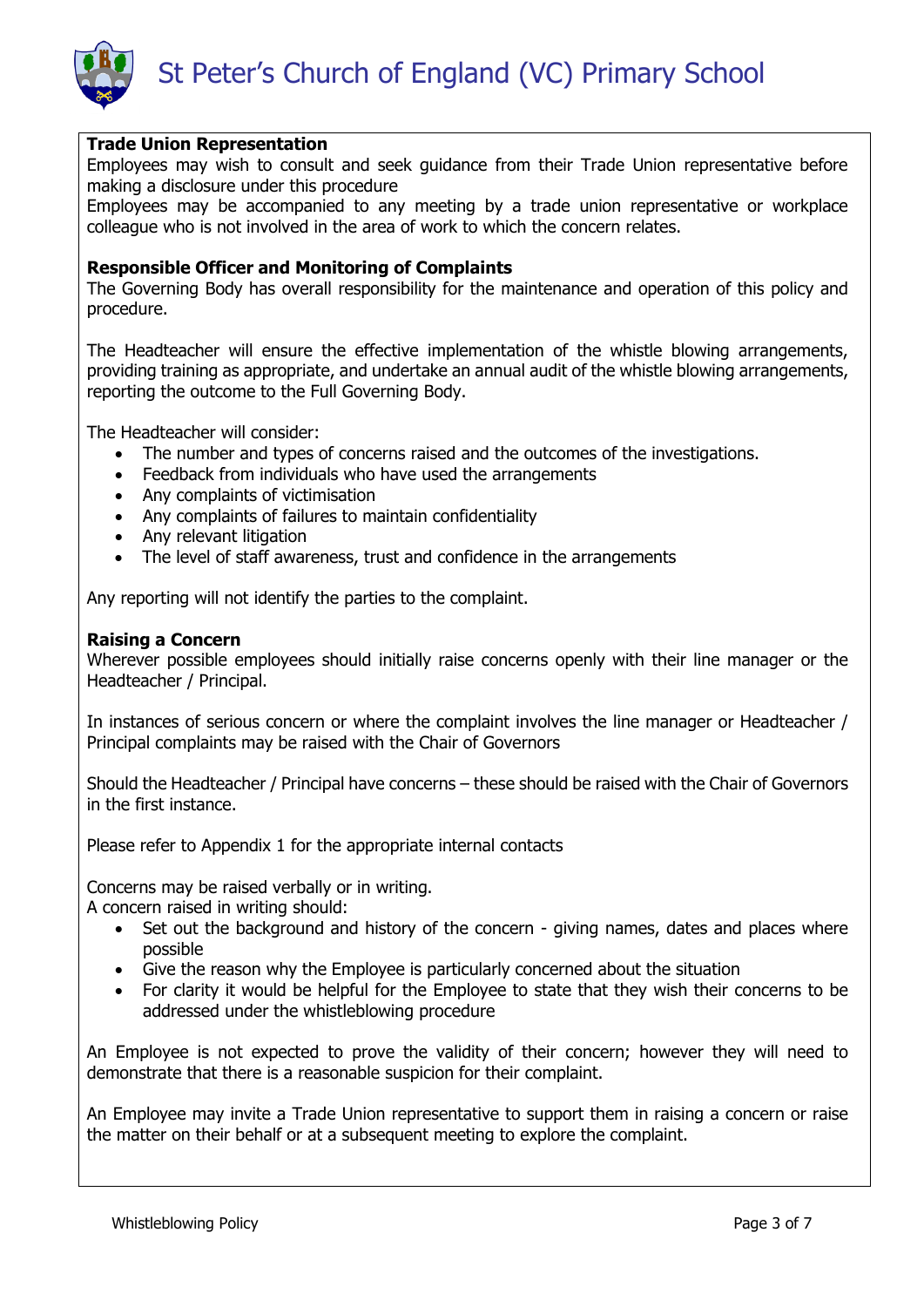St Peter's Church of England (VC) Primary School

## **How the School will respond**

Preliminary enquiries may be made to decide on the appropriate course of action. This may necessitate further discussion with the Employee who has raised the concern.

On occasion it may not be appropriate for the person who receives the complaint to progress the concern and the matter may be referred to another individual within the School or an external organisation.

It may be possible to resolve some concerns informally by agreed action without the need for further formal investigation.

Where it is not possible to resolve the matter informally, the action taken by the School will depend on the nature of the concern and may include:

- Undertaking an internal management or disciplinary investigation
- Referral to the School's auditors
- Referral to another regulatory authority
- Referral to the Police
- Referral to the Local Authority

Within 10 working days of receipt of any concern, the person progressing the matter will write to the Employee to:

- Acknowledge that the concern has been received
- Indicate how and through whom the School proposes to address the matter including whether further investigation or referral to another organisation will be made
- Give an estimate of how long the investigation will take
- Indicate whether further information will be sought from the employee and the arrangements for obtaining this where known

The form of further contact between the Employee and the person progressing the complaint will depend on the nature of the matter raised and the follow up action required.

In instances where an investigation is prolonged or referral to an external agency takes place – arrangements will be made to provide the Employee with situational updates as far as is practicable. On occasion the person considering the complaint may determine that it is not appropriate for further action to be taken. This may include where:

- There is no evidence that malpractice has occurred
- The matter is / has been the subject of internal proceedings under another school policy
- The matter is / has been the subject of external legal proceedings / been referred to another external agency
- A false and malicious or vexatious complaint has been made

#### **Notification of the Outcome of the Concern**

The School recognises that an Employee raising a concern would wish to be assured that the matter has been fully addressed. Feedback will be provided on the outcome of the complaint, wherever possible.

In some circumstances however it may not be appropriate or permissible to share this information (for example where legal / disciplinary or regulatory authority action is pending or if sharing information may infringe the duty of confidence owed to a third party). Where it is not appropriate to provide detailed feedback the Employee will be advised that the matter has been addressed or concluded as far as is practicable.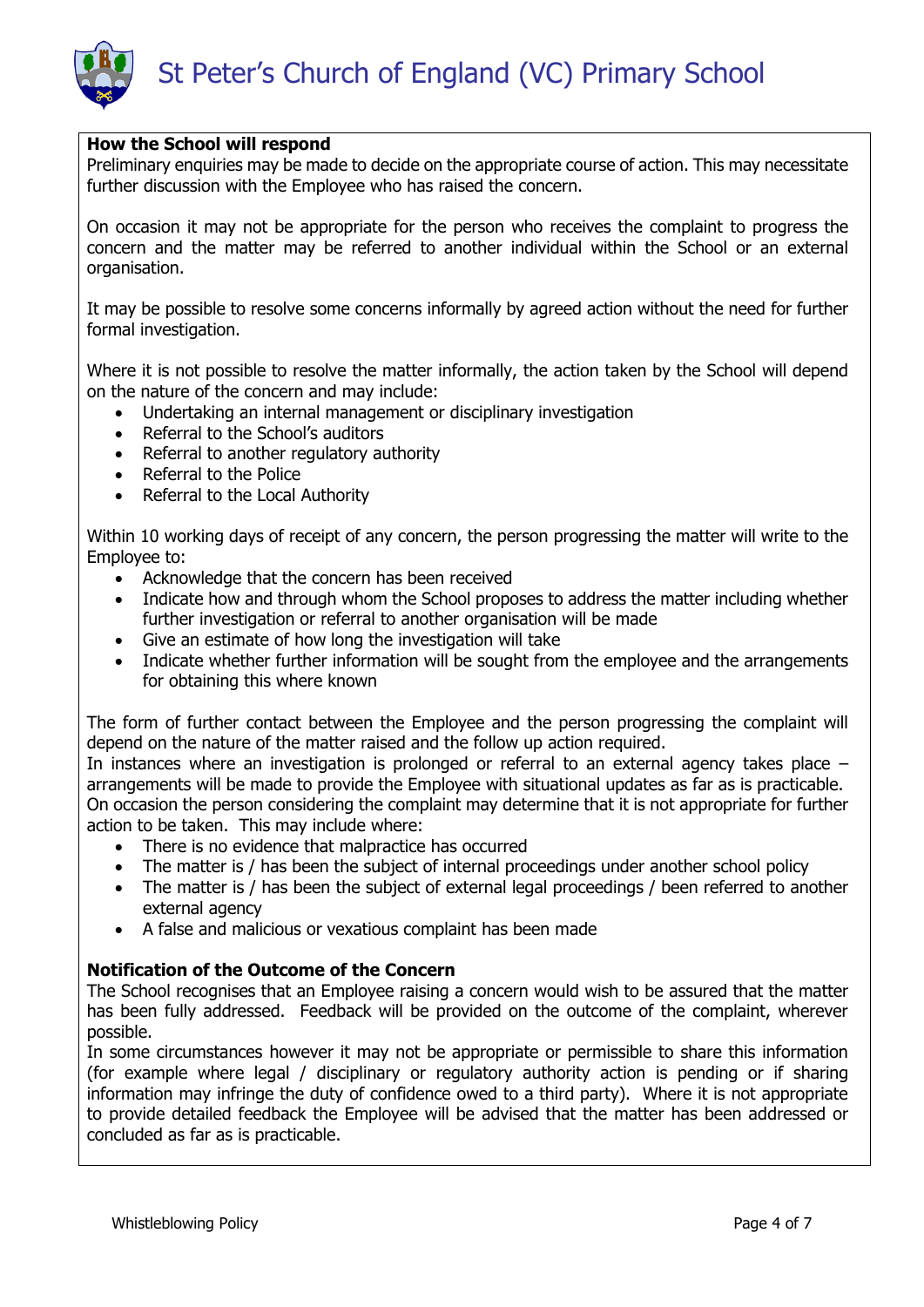

Where a matter is not to be considered further the Employee who raised the complaint will be advised of this in writing.

# **How the matter may be taken further**

This procedure is intended to provide Employees with a mechanism to raise concerns internally within the School.

Should this process be exhausted and the Employee feels that matters have not been fully / appropriately addressed or that concerns are ongoing they may wish to raise the matter outside of the School.

Appropriate contacts are listed at Appendix 1.

An Employee who intends to raise a concern externally is encouraged to consider carefully whether this is the most appropriate form of action to resolve the issue and whether all reasonable internal steps have been taken. If a matter is raised outside of the School, an Employee should take all reasonable steps to ensure that confidential or privileged information is not disclosed.

#### **Protection and Support for Employees**

The School will take reasonable measures to support and protect Employees who raise concerns.

## **Protection from Detriment**

Employees raising a concern with reasonable suspicion for doing so will not be subject to discrimination, harassment or victimisation. Should an Employee believe they have been subject to detriment or retribution they should report this to the Chair of Governors who may address the matter in accordance with the School's disciplinary procedure.

No action will be taken against an Employee where concerns raised are subsequently unproven.

However disciplinary action may be taken against individuals who knowingly make 'false, malicious and / or vexatious allegations.

Should an employee commit a criminal offence in raising a concern (e.g. accepting a bribe or an act of corruption) – protection from detriment may be lost and the Employee may be subject to the School's disciplinary procedures.

#### **Confidentiality**

The best way to raise a concern is to do so openly. Openness makes it easier for the School to assess and investigate the issue. However, it is recognised that there may be some circumstances where an employee would prefer to raise a concern in confidence. Employees should make the School aware of this when raising their concern.

Where appropriate every effort and consideration will be given to arrangements to maintain the Employee's confidentiality – including off site meetings where appropriate.

Every effort will be made not to reveal the Employee's identity, without their prior consent, if this is their wish.

However, in certain cases, it may not be possible to maintain confidentiality if the concern is subject to an external / police investigation where disclosure is required. An Employee will be advised should there be a possibility that their confidentiality cannot be maintained.

#### **Anonymous Concerns**

Employees are encouraged to put their name to any allegation where possible.

Anonymous allegations will be considered and investigated at the School's discretion.

In exercising the discretion, the following factors may be considered:

• The seriousness of the issues raised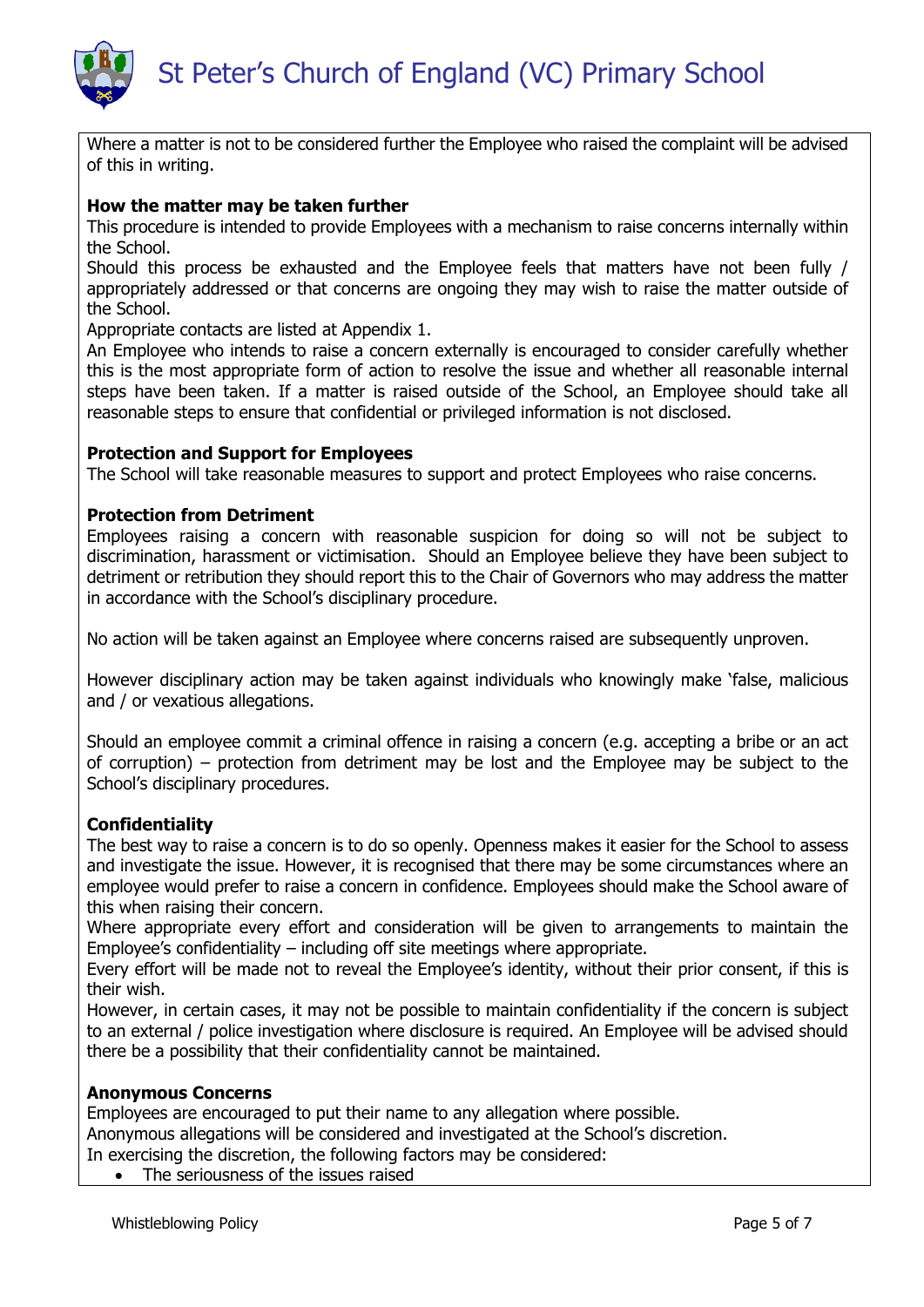

- The credibility of the concern; and
- The likelihood of confirming the allegation from attributable sources

It should be noted that it may be more difficult to address the concern, support an employee or advise them of the outcome where a concern is reported anonymously.

# **Support**

Employees who raise a concern may wish to make use of the confidential counselling service provided by the School, if appropriate.

Employees may also wish to consult their professional association or Trade Union if they are a member. Other sources of support are provided in Appendix A.

Should an employee be required to give evidence in criminal or disciplinary proceedings – consideration will be given to appropriate support.

## **Other Concurrent Processes**

Where a complaint is raised under the whistleblowing procedure this will not in itself be sufficient to halt any other ongoing processes relating to absence, conduct, performance or redundancy. However, each case will be considered on its merits to ensure that the School is acting reasonably.

# **Record Keeping**

Notes may be taken of all meetings with the Employee held under this procedure. Where notes are taken a copy will be made available to the Employee.

All records will be treated as confidential and processed in accordance with the Data Protection Act (1998) which provides individual's with the right to request and have access to certain data.

A central record of whistle blowing will be maintained by the Governing Body. This record will include, a summary of the concern raised, action taken and the resulting outcome. Senior staff or Governors who receive whistle blowing concerns must ensure the concern is recorded.

## Appendix A: Contact Details

It is the usual expectation that an Employee will have endeavoured to raise the concern internally within the school before referring the matter to an external organisation

| <b>Internal</b>           |                  |                                            |  |  |  |
|---------------------------|------------------|--------------------------------------------|--|--|--|
| Contact                   | Telephone Number | Email                                      |  |  |  |
| Headteacher               | 07707552811      | Jim.Holditch@stpetersaylesford.kent.sch.uk |  |  |  |
| <b>Chair of Governors</b> | 07713 243833     | helen.tynan@stpetersaylesford.kent.sch.uk  |  |  |  |
| Vice Chair of Governors   | 07715 545882     | lynn.keeley@stpetersaylesford.kent.sch.uk  |  |  |  |

Or in writing to the above named at the following address: St Peter's Church of England Primary School Mount Pleasant Aylesford Kent ME20 7BE

## **External**

Matt Dunkley Corporate Director – Education and Young Peoples Services Kent County Council